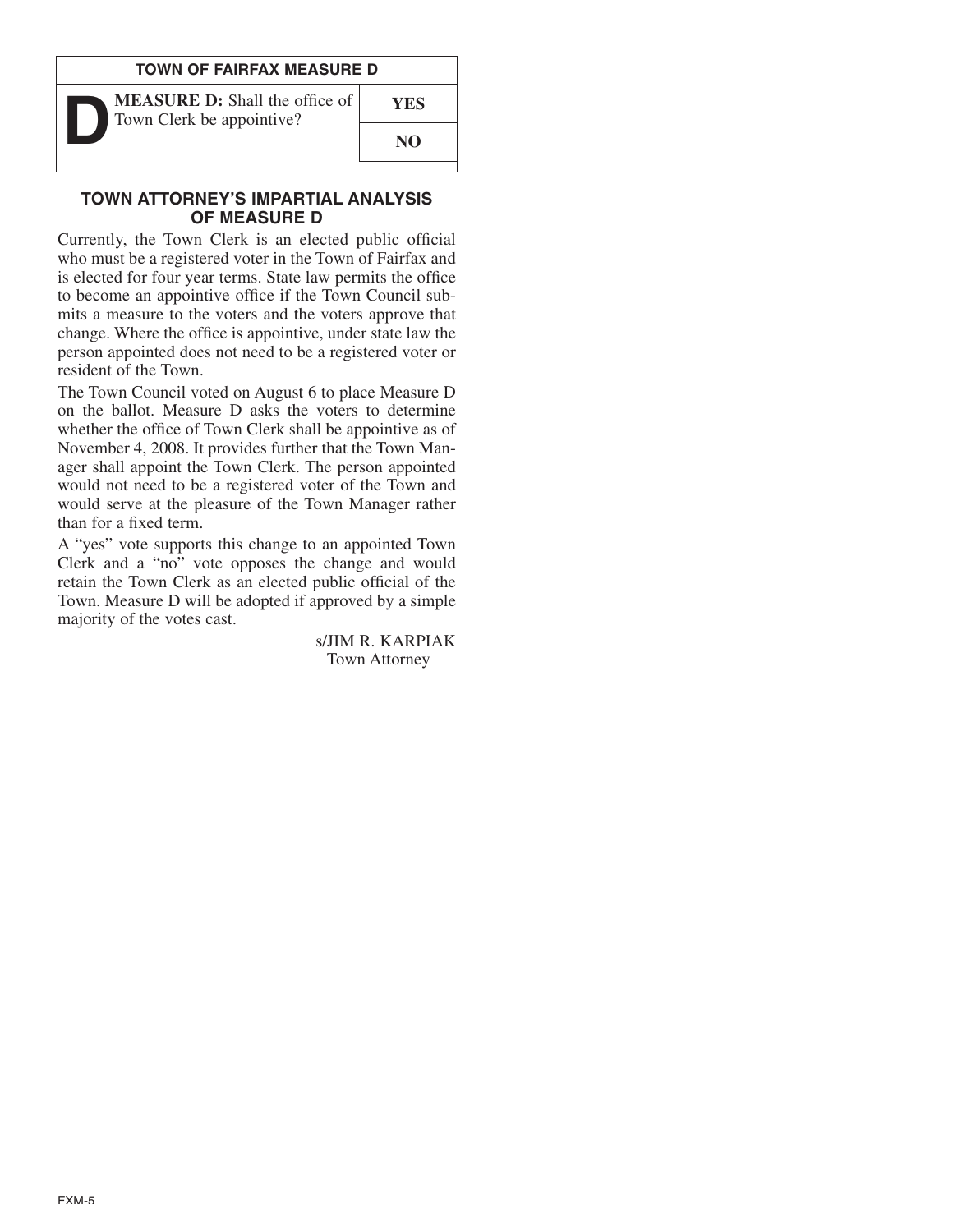# **ARGUMENT IN FAVOR OF MEASURE D**

The Fairfax Town Council, at the request of the current Town Clerk, has decided to change the Town Clerk from an elected to an appointd position by putting the issue to a vote of the people as allowed by Government Code;

Nine out of the 11 cities/towns in Marin have already made the change and have appointed clerks;

Although any citizen over the age of 18 may seek election to the position, a certain amount of expertise unique to the Clerk's position is necessary to perform the job. In recent years the position has become more complex and requires ongoing training due to the constant changes to the open meeting laws, election laws, the public records act, and other controlling legislation. These duties can be performed just as well by an appointed clerk as by an elected clerk. In fact, it would be possible for a citizen to be elected as town clerk with none of the skills necessary to perform the required tasks.

Please vote "Yes" to make the Town Clerk an appointed position.

s/JUDY ANDERSON

## **REBUTTAL TO ARGUMENT IN FAVOR OF MEASURE D**

Fairfax, one of Marin's last "old towns", is changing. We are concerned with the direction. Important vacancies should be filled by the Town Council, not an appointed manager.

The Town Clerk also administers elections, laws and reporting and Fairfax needs an independent Town Clerk who knows the laws and follows them, an unbiased independent clerk.

A 6 hour notice to review and file the No side's rebuttal did not even meet the requirements of the law for us to respond so former Vice-Mayor Niccolo Caldararo was not able to get home from work to sign. Valeri Hood was not home.

Fairfax residents need independent review/oversight of Town operations that an elected position should afford. Examples of lack of improper oversight:

Ross Valley Fire Authority. A few years ago Fairfax was promised its yearly fire department costs would be reduced \$150,000 and a new fire engine would be added to the Ross Valley Fire Authority's fleet if Fairfax approved an expanded fire merger adding Sleepy Hollow as a full member. Generally governmental agencies' revenues are determined by using assessed value. If that was done Fairfax fire department costs would have been reduced by over \$160,000 but a political decision was made and Fairfax's fire costs have gone up over \$100,000 and San Anselmo's fire costs have gone down \$50,000 this year. No new engine either.

The Center Blvd Project change orders to correct mistakes added \$400,000+ to the \$1,000,000+ project. Where was our independent oversight?

Keep the Clerk elected, vote No.

s/BONNIE LEONARD s/GRAHAM IRWIN s/FRANK EGGER